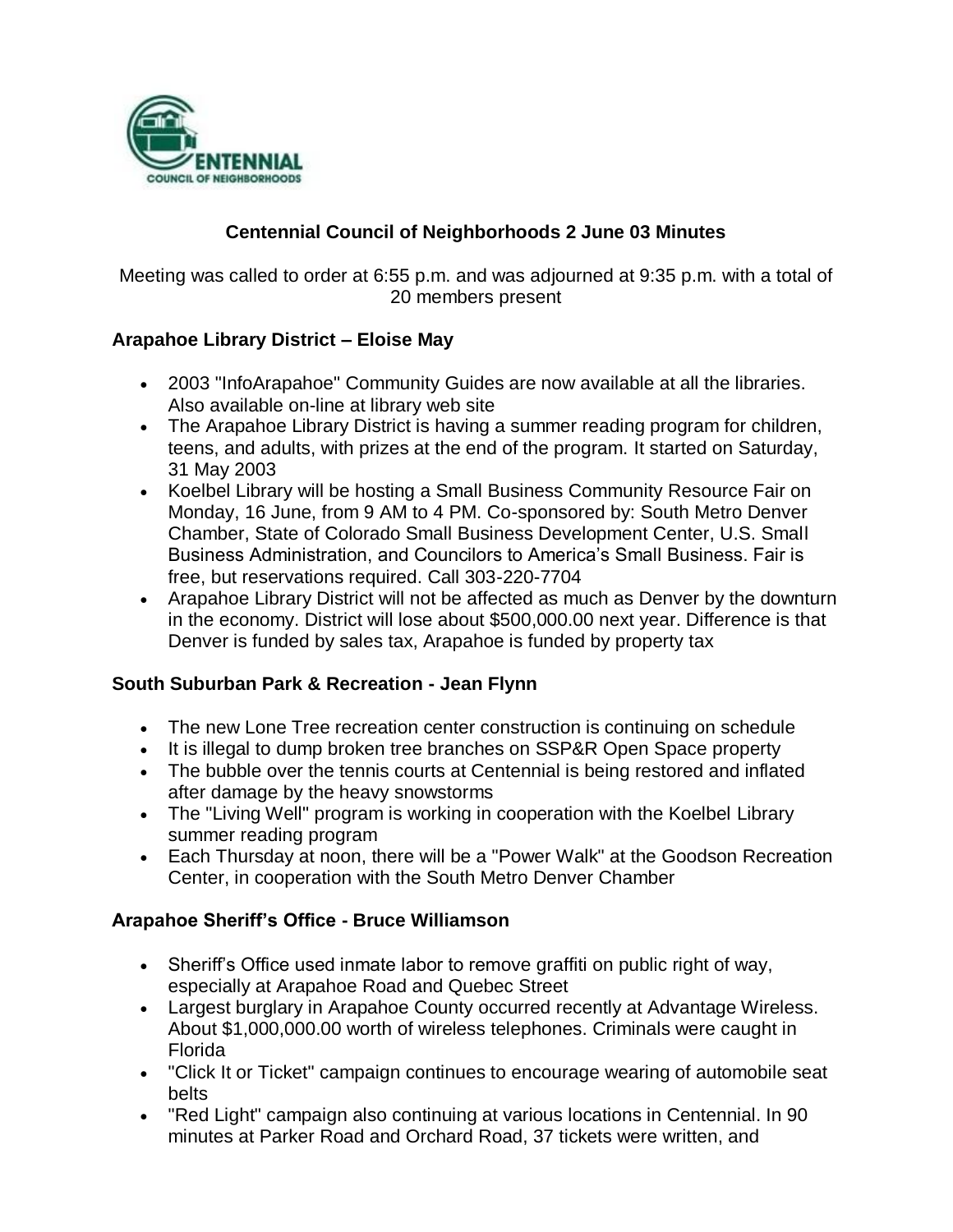witnessed a total of 150 violations. Not all violators could be stopped since police were already busy dealing with previous violators. Average speed through the red light was 50 to 60 mph. In 3 days (5 total hours), 131 traffic citations were issued, 225 violations were logged, and over 400 violations were observed

- Sheriff's Bicycle Patrol through the neighborhood common areas and parks will be starting soon, and continues for the summer
- There has been a rash of "drive-by" breaking of car windows in home owners driveways

## **Arapahoe Park & Recreation - Rebecca Nash**

- Ground breaking for the new Trails Recreation Center will be on 10 June. Work is on schedule and on budget. A new "logo" is being developed for the recreation center
- Ridge Park is nearing completion. Opening ceremony will be in late June
- The proposed new park at Piney Creek is facing opposition from the neighboring residents
- A new underground irrigation system was installed for the grass at Foxfield Park, near Himalaya and Chenango

# **Cunningham Fire District - Jerry Rhodes**

- All 4 Fire Districts, Cunningham, Littleton, Parker, and South Metro, and the Arapahoe Sheriff's Office participated in the large metro-wide Emergency Preparedness disaster drill this last weekend. This was only the fifth time in the history of metro Denver that a drill of this magnitude was held
- Sale of fireworks in Centennial is banned. Fireworks that are available in Wyoming are illegal in Centennial and the entire state of Colorado. Illegal fireworks will be confiscated
- Some of our fire equipment will probably be used in the foothills if we have more forest fires. There is a inter-governmental agreement before the County Commissioners that will provide for reimbursement of expenses if this happens
- $\bullet$  HOA's that are having 4<sup>th</sup> of July parades should contact their local fire district to have a fire engine participate in the parade
- There will be a new program soon so that HOA's will have local neighborhood people trained to assess damage in the local area and report back to the fire and police officials when a disaster strikes. This allows faster response to the areas hit hardest
- Many people attended the EMS activities and demonstrations at the local fire stations

# **City of Centennial – Mayor - Randy Pye**

- City has removed the damaged tree branches from the public right of way in all the city's 36 square miles
- There have been recurrent power outages in the west side of Centennial. If this happens, call Excel, not the City. If Excel does not respond, call the Public Utilities Commission. A report on the frequency of the outages has been requested from Excel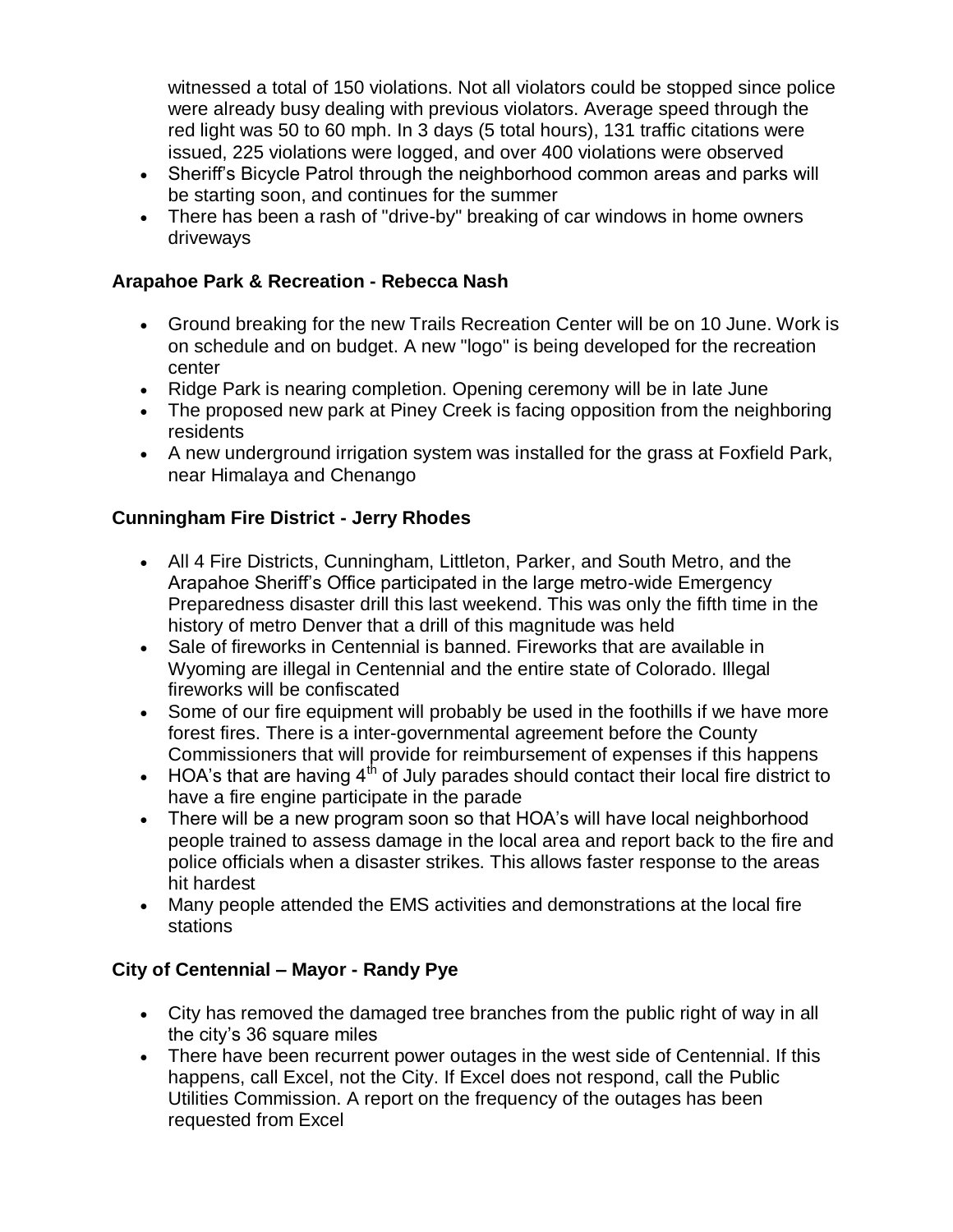- Many HOA's along Arapahoe and Dry Creek had fences knocked down by the heavy snows. The City, upon request, helped to prop the fences up. The County is supposed to repair the damage done by the snowplowing. However, the City and the County each paid half of the deductible amount of the repairs
- Marathon Oil re-development will have 6 office buildings, 2 "big box" stores, 144 single family homes, and 123 patio homes
- The Municipal Court judges have been sworn in along with the Court Clerk
- Bell Policy Center is available to make a presentation on Amendment 23, the TABOR Amendment, and the Gallagher Amendment
- City has finally forced work to begin on a structurally fire damaged house in the Knolls. The insurance company was delaying the work

# **City of Centennial – Council – Ward 3 - Andrea Suhaka**

- Meeting was held on 22 May between the City Council and Planning Commission to discuss the City's Comprehensive Plan
- Land Use and Planning & Zoning committees are meeting on 3 June to discuss what process will be used for the development of the Comprehensive Plan. City is required by the State to have a Master Plan. The City hopes to have the Comprehensive Plan complete by the end of the year
- There will also be at least 2 public meetings for the citizens to voice their comments
- There will be a meeting at the Mineral Clubhouse (8500 Mineral Drive) on Monday, 9 June at 7 PM to discuss the large Mountain View Homes development on the southeast corner of Dry Creek and Yosemite. Development is in unincorporated Arapahoe County, but is surrounded by the City of Centennial. The meeting is sponsored by the Willow Creek HOA's

### **CenCON Reports - President - Cathy Noon**

- Information about a law firm's free newsletter concerning HOA issues will be forwarded to all members
- No final decision has been made concerning the future home of CenCON meetings
- The July "unofficial" meeting will be held on the new Route 66 bus as a promotional event

### **- Treasurer - Gerry Cummins**

| Checking account<br>Previous balance: | \$612.22 | Savings account<br>Previous balance: | \$2962.57 |
|---------------------------------------|----------|--------------------------------------|-----------|
| Income                                | \$225.00 | Income (Dues)                        | \$0.00    |
| <b>Expenses</b>                       | \$25.00  | (Interest)                           | \$0.00    |
| <b>Closing Balance</b>                | \$812.22 | <b>Closing Balance</b>               | \$2962.57 |